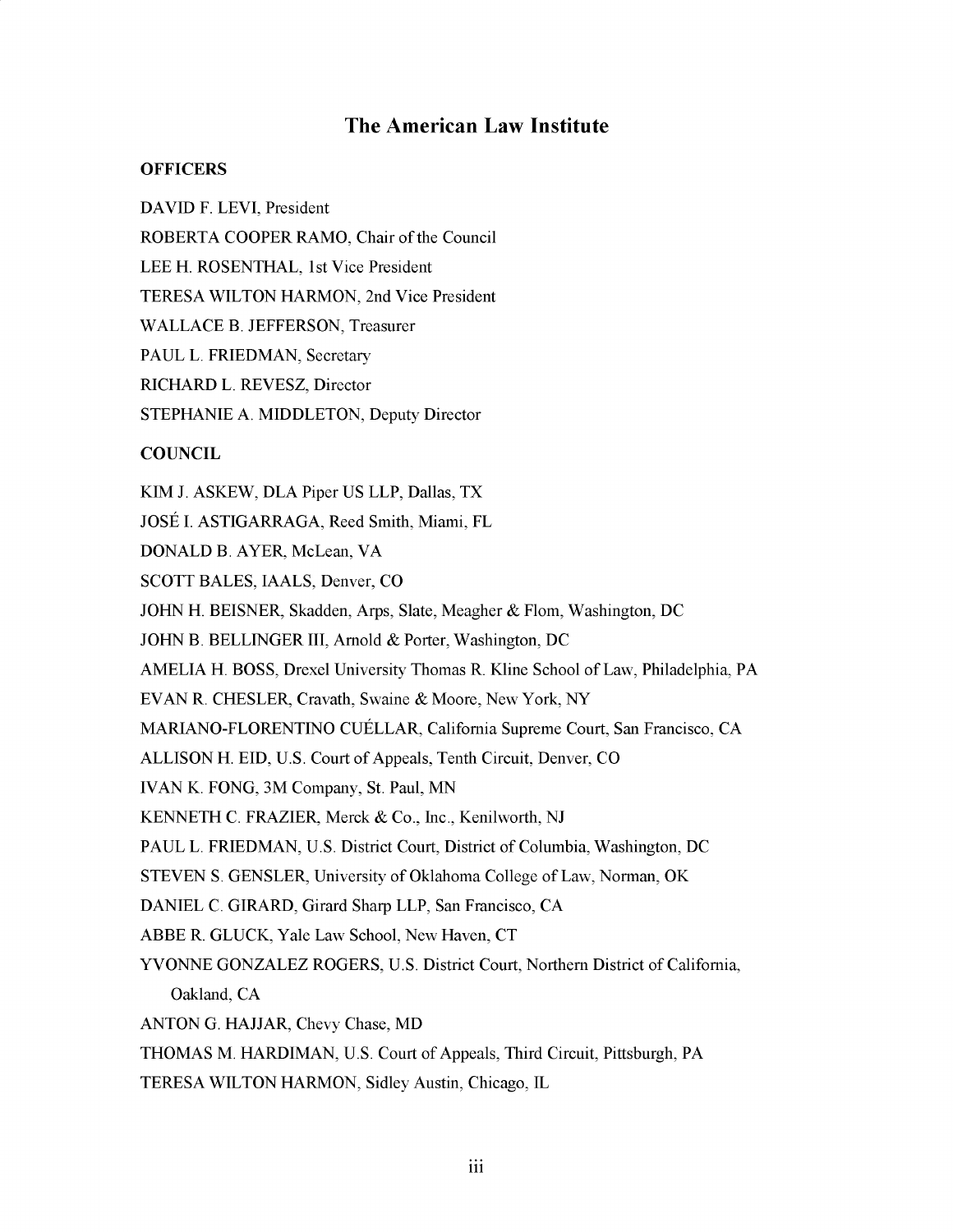**NATHAN** L. **HECHT,** Texas Supreme Court, Austin, TX WILLIAM **C.** HUBBARD, Nelson Mullins Riley **&** Scarborough, Columbia, **SC SAMUEL ISSACHAROFF,** New York University School of Law, New York, NY **KETANJI** BROWN **JACKSON, U.S.** District Court, District of Columbia, Washington, **DC**

**WALLACE** B. **JEFFERSON,** Alexander Dubose **&** Jefferson LLP, Austin, TX

GREGORY P. **JOSEPH,** Joseph Hage Aaronson **LLC,** New York, NY

**MICHELE C. KANE,** The Walt Disney Company, Burbank, **CA**

**PAMELA S.** KARLAN, Stanford Law School, Stanford, **CA**

HAROLD **HONGJU** KOH, Yale Law School, New Haven, **CT**

CAROLYN B. **KUHL,** Superior Court of California, County of Los Angeles, Los Angeles, **CA**

DEREK P. **LANGHAUSER,** Office of the Governor, Augusta, ME

CAROL F. **LEE,** Taconic Capital Advisors, New York, NY

**DAVID** F. LEVI, Duke University School of Law, Durham, **NC**

**LANCE LIEBMAN\*,** Columbia Law School, New York, NY

**GOODWIN LIU,** California Supreme Court, San Francisco, **CA**

RAYMOND **J.** LOHIER, JR., **U.S.** Court of Appeals, Second Circuit, New York, NY

GERARD **E. LYNCH, U.S.** Court of Appeals, Second Circuit, New York, NY

LORI **A.** MARTIN, WilmerHale, New York, NY

TROY **A.** MCKENZIE, New York University School of Law, New York, **NY**

- M. MARGARET MCKEOWN, **U.S.** Court of Appeals, Ninth Circuit, San Diego, **CA**
- **JUDITH A.** MILLER, Chevy Chase, MD

PATRICIA **ANN** MILLETT, **U.S.** Court of Appeals, District of Columbia Circuit, Washington, **DC**

**JANET NAPOLITANO,** University of California, Oakland, **CA**

KATHRYN **A.** OBERLY, District of Columbia Court of Appeals (retired), Washington, **DC**

**KATHLEEN** M. **O'SULLIVAN,** Perkins Coie, Seattle, WA

**STEPHANIE E.** PARKER, Jones Day, Atlanta, **GA**

**STUART** RABNER, New Jersey Supreme Court, Trenton, **NJ**

ROBERTA COOPER RAMO\*\*, Modrall Sperling, Albuquerque, **NM**

**DAVID** W. RIVKIN, Debevoise **&** Plimpton, New York, NY

**DANIEL** B. RODRIGUEZ, Northwestern University Pritzker School of Law, Chicago, IL

**LEE** H. **ROSENTHAL, U.S.** District Court, Southern District of Texas, Houston, TX

GARY L. **SASSO,** Carlton Fields, Tampa, FL

**ANTHONY J. SCIRICA, U.S.** Court of Appeals, Third Circuit, Philadelphia, PA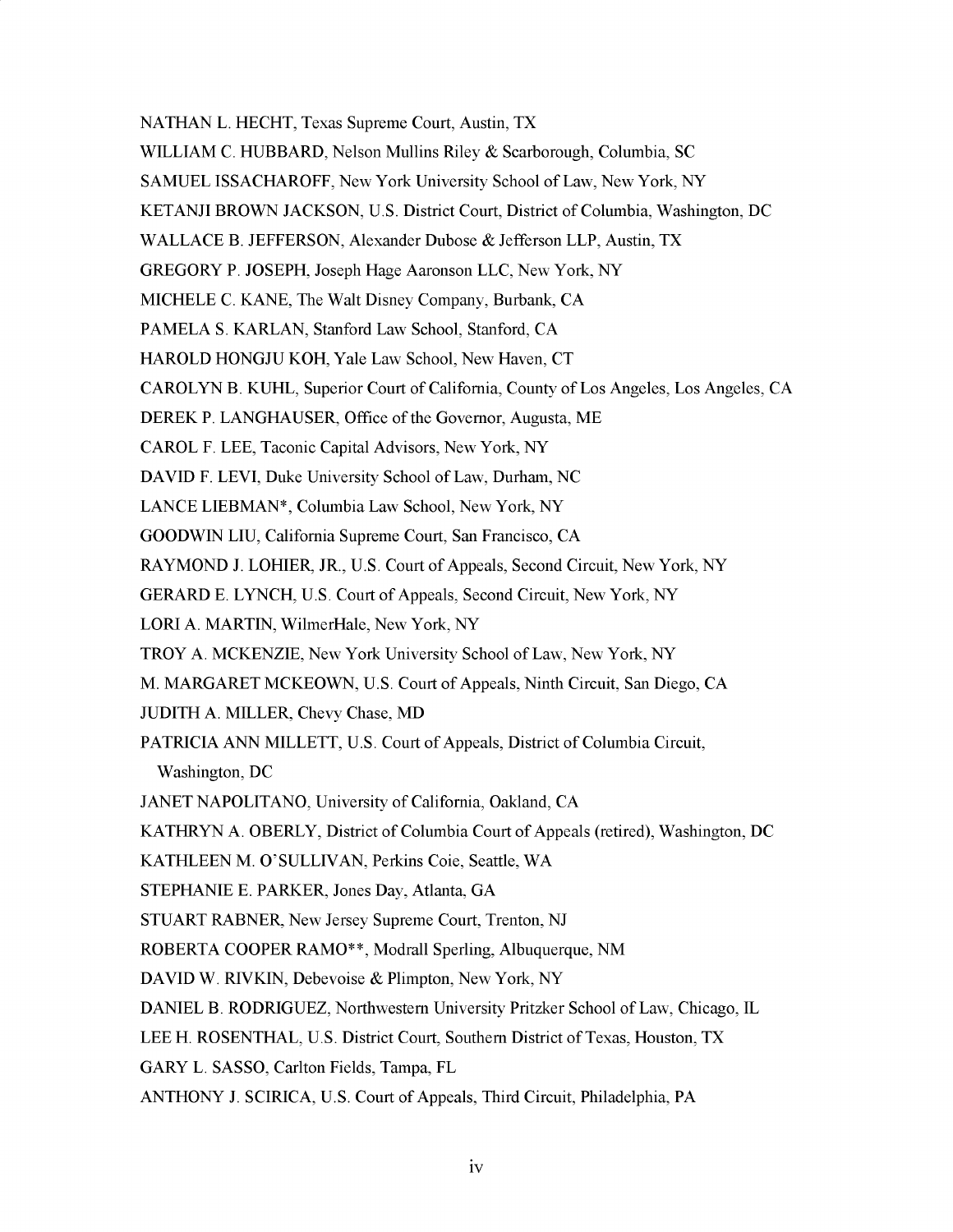MARSHA **E. SIMMS,** Weil, Gotshal **&** Manges (retired), New York, NY ROBERT H. SITKOFF, Harvard Law School, Cambridge, MA **JANE STAPLETON,** Christ's College, University of Cambridge, Cambridge, England **LAURA STEIN,** The Clorox Company, Oakland, **CA** LARRY **S.** STEWART, Stewart Tilghman Fox Bianchi **&** Cain (retired), Miami, FL ELIZABETH **S. STONG, U.S.** Bankruptcy Court, Eastern District of New York, Brooklyn, NY **CATHERINE** T. **STRUVE,** University of Pennsylvania Carey Law School, Philadelphia, PA JEFFREY **S. SUTTON, U.S.** Court of Appeals, Sixth Circuit, Columbus, OH SARAH **S. VANCE, U.S.** District Court, Eastern District of Louisiana, New Orleans, **LA SETH** P. WAXMAN, WilmerHale, Washington, **DC STEVEN 0. WEISE,** Proskauer Rose, Los Angeles, **CA DIANE** P. WOOD, **U.S.** Court of Appeals, Seventh Circuit, Chicago, IL

### **COUNCIL** EMERITI

**KENNETH S.** ABRAHAM, University of Virginia School of Law, Charlottesville, VA SHIRLEY **S.** ABRAHAMSON, Wisconsin Supreme Court (retired), Madison, WI PHILIP **S. ANDERSON,** Little Rock, AR **SUSAN** FRELICH **APPLETON,** Washington University School of Law, St. Louis, MO **SHEILA** L. BIRNBAUM, Dechert LLP, New York, NY **ALLEN D.** BLACK, Fine, Kaplan and Black, Philadelphia, PA **MICHAEL BOUDIN, U.S.** Court of Appeals, First Circuit, Boston, MA WILLIAM M. BURKE, Shearman **&** Sterling (retired), Costa Mesa, **CA** ELIZABETH **J.** CABRASER, Lieff Cabraser Heimann **&** Bernstein, San Francisco, **CA** GERHARD CASPER, Stanford University, Stanford, **CA** EDWARD H. COOPER, University of Michigan Law School, Ann Arbor, MI **N. LEE** COOPER, Maynard, Cooper **&** Gale, Birmingham, **AL GEORGE** H. T. **DUDLEY,** Dudley Newman Feuerzeig, St. Thomas, **U.S.** VI **CHRISTINE** M. DURHAM, Utah Supreme Court (retired), Salt Lake City, **UT CONRAD** K. HARPER, New York, NY **D.** BROCK HORNBY, **U.S.** District Court, District of Maine, Portland, ME MARY KAY **KANE,** University of California, Hastings College of the Law, San Francisco, **CA** CAROLYN **DINEEN KING, U.S.** Court of Appeals, Fifth Circuit, Houston, TX CAROLYN B. LAMM, White **&** Case, Washington, **DC**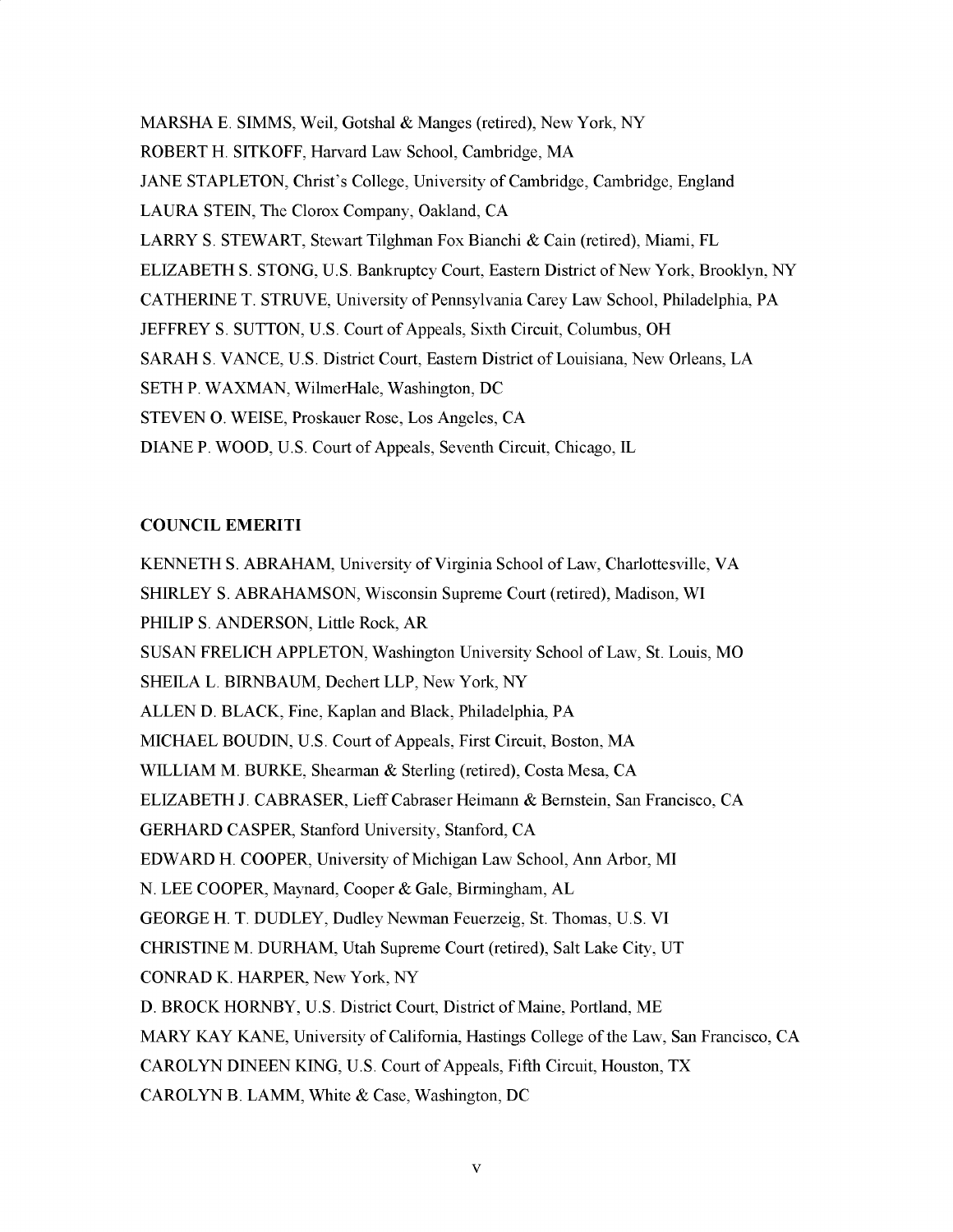**DOUGLAS** LAYCOCK, University of Virginia School of Law, Charlottesville, VA; Michigan State University College of Law, East Lansing, MI PIERRE **N.** LEVAL, **U.S.** Court of Appeals, Second Circuit, New York, NY BETSY **LEVIN,** Washington, **DC HANS A. LINDE,** Venice, **CA** MARTIN **LIPTON,** Wachtell, Lipton, Rosen **&** Katz, New York, NY MYLES V. LYNK, District of Columbia Office of Disciplinary Counsel, Washington, **DC** MARGARET H. MARSHALL, Choate Hall **&** Stewart, Boston, MA **JOHN J.** MCKETTA III, Graves, Dougherty, Hearon **&** Moody, Austin, TX ROBERT H. MUNDHEIM, Shearman **&** Sterling, New York, NY HARVEY **S.** PERLMAN, University of Nebraska College of Law, Lincoln, **NE ELLEN ASH** PETERS, Connecticut Supreme Court (retired), Hartford, **CT** MARY M. SCHROEDER, **U.S.** Court of Appeals, Ninth Circuit, Phoenix, AZ ROBERT **A. STEIN,** University of Minnesota Law School, Minneapolis, **MN MICHAEL** TRAYNOR\*\*\*, Cobalt LLP, Berkeley, **CA** BILL WAGNER, Wagner McLaughlin, Tampa, FL WILLIAM H. WEBSTER, Milbank LLP, Washington, **DC** HERBERT P. WILKINS, Concord, MA \*Director Emeritus **\* \*** President Emeritus

\*\*\*President Emeritus and Chair of the Council Emeritus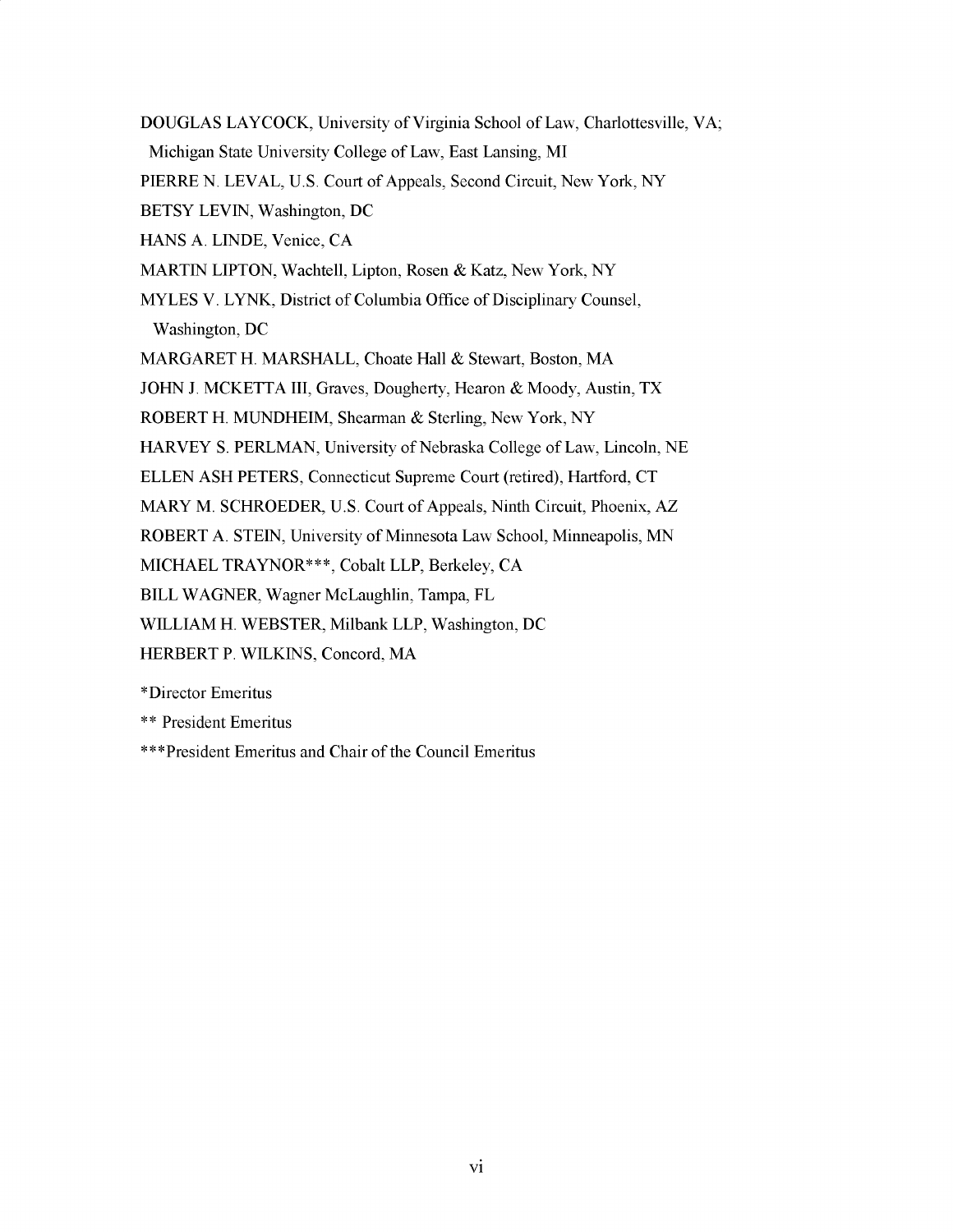# **RESTATEMENT OF THE LAW THIRD TORTS: LIABILITY FOR ECONOMIC HARM**

### **REPORTER**

WARD FARNSWORTH, University of Texas School of Law, Austin, TX

#### **ADVISERS**

**FORTUNATO** P. **BENAVIDES, U.S.** Court of Appeals, Fifth Circuit, Austin, TX *MAX* W. BERGER, Bernstein Litowitz Berger **&** Grossmann, New York, NY MARGOT BOTSFORD, Massachusetts Supreme Judicial Court, Boston, MA **ELLEN** M. BUBLICK, University of Arizona, James **E.** Rogers College of Law, Tucson, AZ ELIZABETH **J.** CABRASER, Lieff Cabraser Heimann **&** Bernstein, San Francisco, **CA** PETER **CANE,** Christ's College, Cambridge, England **DENISE** L. **COTE, U.S.** District Court, Southern District of New York, New York, NY WILLIAM B. **DAWSON,** Gibson, Dunn **&** Crutcher, Dallas, TX **SANDER** L. **ESSERMAN,** Stutzman, Bromberg, Esserman **&** Plifka, Dallas, TX **JAY** M. **FEINMAN,** Rutgers Law School, Camden, **NJ** BRUCE **FELDTHUSEN,** University of Ottawa, Faculty of Law, Common Law Section, Ottawa, **ON,** Canada PARKER **C. FOLSE** III, Susman Godfrey, Seattle, WA MARK P. **GERGEN,** University of California, Berkeley School of Law, Berkeley, **CA** VICTOR P. GOLDBERG, Columbia Law School, New York, NY **SPENCER HOSIE,** Hosie McArthur, San Francisco, **CA** RALPH **A. JACOBS,** Drake Speciale, Philadelphia, PA **ANDREW KULL,** University of Texas School of Law, Austin, TX **JOHN J.** MCKETTA III, Graves, Dougherty, Hearon **&** Moody, Austin, TX **KEN OLIPHANT,** University of Bristol Law School, Bristol, England WILLIAM **CHARLES** POWERS, JR., University of Texas School of Law, Austin, TX TERESA WYNN ROSEBOROUGH, Home Depot, Atlanta, **GA CATHERINE** M. SHARKEY, New York University School of Law, New York, NY **STUART** H. **SINGER,** Boies, Schiller **&** Flexner, Fort Lauderdale, FL **KATHLEEN** SMALLEY, Locke Lord, Los Angeles, **CA JANE STAPLETON,** Christ's College, Cambridge, England GUY MILLER STRUVE, Davis Polk **&** Wardwell, New York, NY **STEPHEN D. SUGARMAN,** University of California, Berkeley School of Law, Berkeley, **CA** FRANK **SULLIVAN,** JR., Indiana University, Robert H. McKinney School of Law, Indianapolis, **IN SAMUEL A. THUMMA,** Arizona Court of Appeals, Division One, Phoenix, AZ **JON S.** TIGAR, **U.S.** District Court, Northern District of California, Oakland, **CA**

ROBERT **C.** WALTERS, Gibson, Dunn **&** Crutcher, Dallas, TX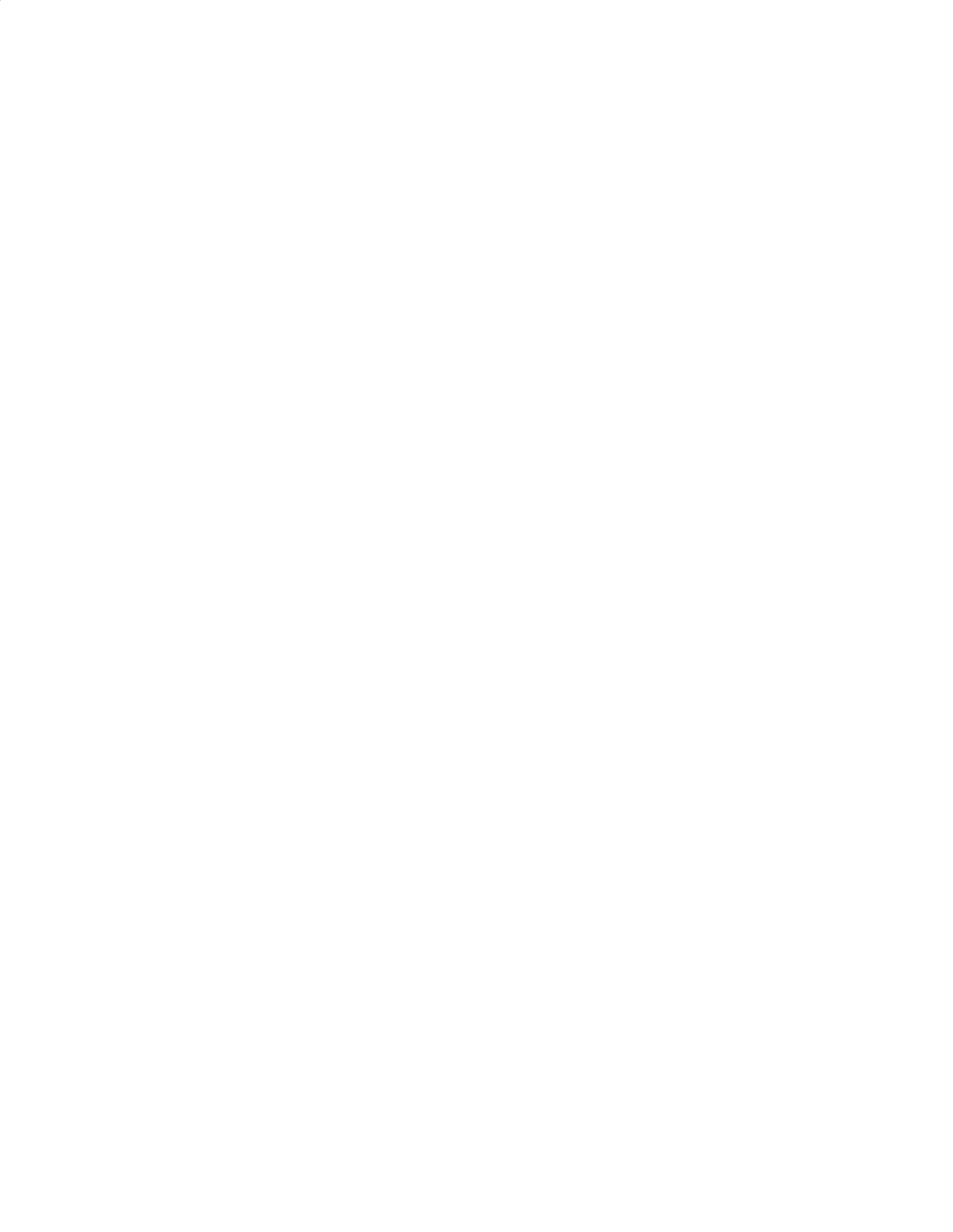### **MEMBERS CONSULTATIVE GROUP**

#### **TORTS: LIABILITY FOR ECONOMIC HARM**

(as of March **31, 2018)**

ROGER **I.** ABRAMS, Boston, MA MARC T. AMY, Abbeville, **LA GLENN** R. **ANDERSON,** Halifax, Canada JOSE F. **ANDERSON,** Baltimore, MD **OWEN** L. **ANDERSON,** Norman, OK **JAMES** K. ARCHBALD, Baltimore, MD LADY **JUST.** MARY **ARDEN,** London, England RONALD **G.** ARONOVSKY, Los Angeles, **CA** TOM BAKER, Philadelphia, PA **JENNIFER S.** BARD, Cincinnati, OH WILLIAM T. BARKER, Chicago, IL BARRY BARNETT, Houston, TX **DABNEY** DORSETT **BASSEL,** Fort Worth, TX KARL BAYER, Austin, TX **SHAWN J.** BAYERN, Tallahassee, FL **JAMES** M. BECK, Philadelphia, PA MARK **A.** BEHRENS, Washington, **DC** JOHN THEODORE **BOESE,** Washington, **DC** LARRY L. **BOSCHEE,** Bismarck, **ND AMELIA** H. **BOSS,** Philadelphia, PA **DIANE** F. **BOSSE,** Buffalo, NY **THOMAS** H. BOYD, Minneapolis, **MN** PETER **J.** BOYER, Marlton, **NJ STEVEN** M. BRADFORD, Muscatine, **IA SCOTT A.** BRISTER, Austin, TX BRIAN P. BROOKS, Washington, **DC** HARVEY **G.** BROWN JR., Houston, TX **MICHAEL** K. BROWN, Walnut Creek, **CA** TIMOTHY W. **BURNS,** Madison, WI WARRENT. **BURNS,** Dallas, TX JOHN P. BURTON, Santa Fe, **NM** ROBERT L. BYER, Pittsburgh, PA **ELISSA** F. **CADISH,** Las Vegas, **NV STEPHEN CALKINS,** Detroit, MI DAVID N. CALVILLO, Houston, TX **ELENA A. CAPPELLA,** Philadelphia, PA **VINCENT** P. CARDI, Morgantown, WV W. **JONATHAN** CARDI, Winston Salem, **NC JO** CARRILO, San Francisco, **CA** WLLIAM FRANK CARROLL, Dallas, TX ROBERT L. CARTER, Ottawa, **L** JOHN HILL **CAYCE,** Fort Worth, TX ROBERT P. CHARROW, Washington, **DC JORDAN** B. CHERRICK, Saint Louis, MO **E.** B. **CHILES** IV, Little Rock, AR

SYLVIA **FUNG CHIN,** New York, NY **STEPHEN** YEE CHOW, Boston, MA **DOUGLAS** L. **CHRISTIAN,** Phoenix, AZ **GEORGE C.** CHRISTIE, Durham, **NC** TRACY CHRISTOPHER, Houston, TX BRADLEY **G.** CLARY, Minneapolis, **MN DAVID S. COALE,** Dallas, TX **ANNE E. COHEN,** New York, NY **NEL** B. **COHEN,** Brooklyn, NY **NILI COHEN,** Tel Aviv, Israel **MICHAEL** B. **COLGAN,** Tampa, FL **GEORGE** W. **CONK,** New York, NY HARRY **CLAYTON** COOK JR., McLean, VA JEFFREY **0.** COOPER, Indianapolis, **IN NINA** CORTELL, Dallas, TX **JOHN G.** CRABTREE, **Key** Biscayne, FL **THOMAS** L. **CUBBAGE** III, Washington, **DC** VICTORIA **A. CUNDIFF,** New York, NY RICHARD L. **CUPP** JR., Malibu, **CA** EDWARD **J.** CURRIE JR., Jackson, MS CHRISTOPHER **SCOTT D'ANGELO,** Philadelphia, PA **JULIE A. DAVIES,** Sacramento, **CA** MARY **J. DAVIS,** Lexington, KY JOHN **A.** DAY, Brentwood, **TN** DEBORAH **A.** DEMOTT, Durham, **NC JOHN** L. **DIAMOND,** San Francisco, **CA** DARBY DICKERSON, Chicago, IL **ANTHONY** M. **DILEO,** New Orleans, **LA DAN** B. DOBBS, Tucson, AZ GORDON L. DOERFER, Boston, MA **JAMES** B. **DOLAN** JR., Boston, MA **ALLAN G. DONN,** Norfolk, VA **JAMES SHOLTO DOUGLAS,** Brisbane, Australia MATTHEW H. **DUNCAN,** Philadelphia, PA MEREDITH **J. DUNCAN,** Houston, TX HOLLY **A.** DYER, Wichita, KS **JUST. JAMES J. EDELMAN,** Canberra, Australia **JORDAN ELIAS,** San Francisco, **CA SHELDON** H. **ELSEN,** New York, NY CRAIG T. **ENOCH,** Austin, TX **SAMUEL** ESTREICHER, New York, NY **HEIDI** LI **FELDMAN,** Washington, **DC** ARTHUR **NORMAN FIELD,** New York, NY **JLL FISCH,** Philadelphia, PA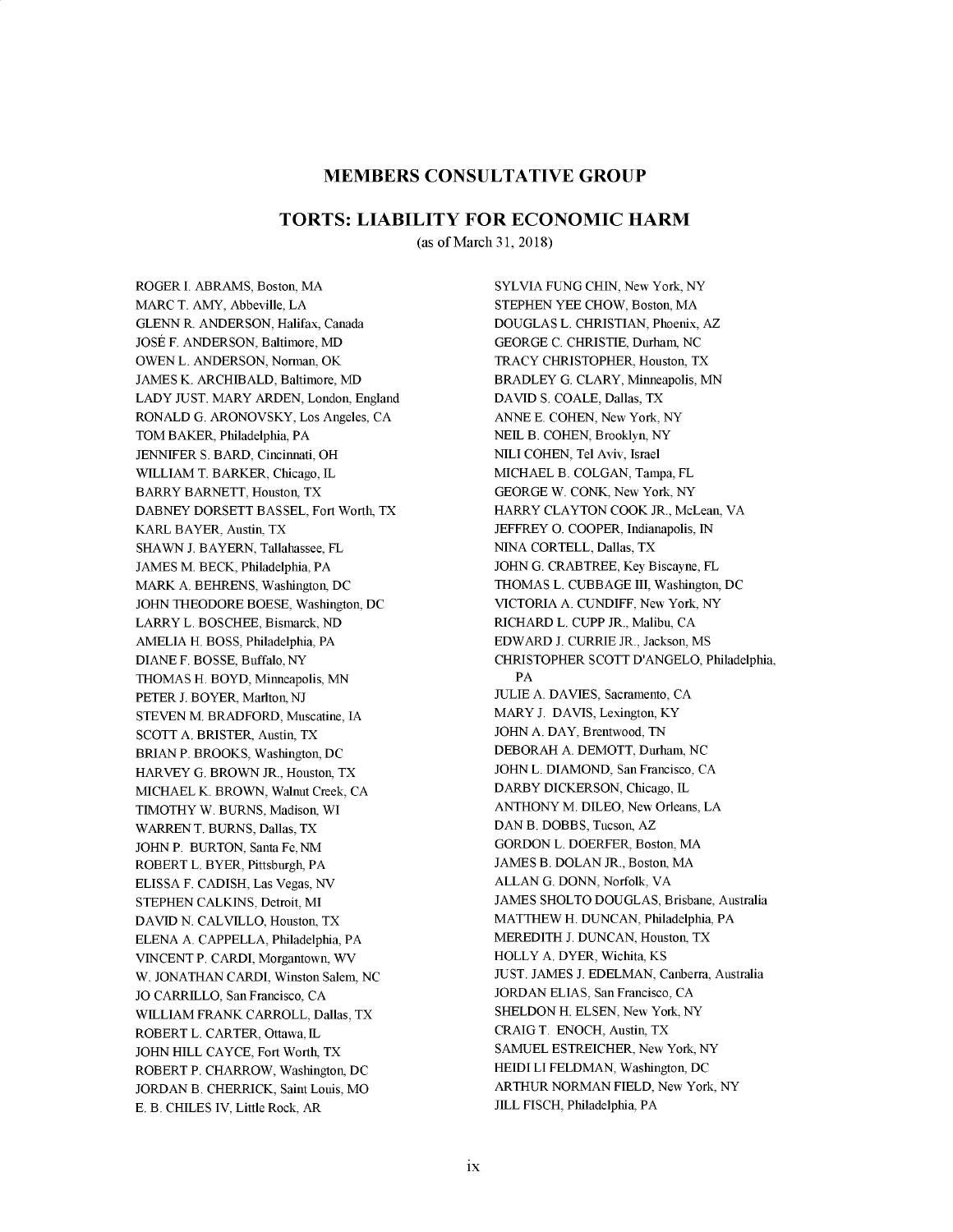**DAVID A.** FISCHER, Columbia, MO **JUDITH** K. FITZGERALD, Pittsburgh, PA **THOMAS** M. **FLANAGAN,** New Orleans, **LA** EDWARD H. **FLEISCHMAN,** New York, NY **JOSEPH** Z. **FLEMING,** Miami, FL **SUSAN S.** FORTNEY, Fort Worth, TX **C. ALLEN** FOSTER, Washington, **DC VERNON** L. **FRANCIS,** Philadelphia, PA THEODORE H. FRANK, Washington, **DC STEVEN I.** FRIEDLAND, Greensboro, **NC DANIEL FRIEDMANN,** Tel Aviv, Israel **ANNE** GARDNER, Fort Worth, TX MARVIN GARFINKEL, Philadelphia, PA FAITH **E.** GAY, New York, NY MARK ERIC **GEBAUER,** Harrisburg, PA R. **JAMES GEORGE** JR., Austin, TX **E. DUNCAN GETCHELL** JR., Richmond, VA **SHUBHA GHOSH,** Syracuse, NY LLEWELLYN **J. GIBBONS,** Toledo, OH **DONALD G.** GIFFORD, Baltimore, MD ISRAEL **GILEAD,** Jerusalem, Israel **DONALD** WAYNE GLAZER, Newton, MA **SHARON** L. **GLEASON,** Anchorage, AK **JONATHAN IAN GLEKLEN,** Washington, **DC** MARTIN **GLENN,** New York, NY **JAMES** H. GOETZ, Bozeman, MT PHILIP **S.** GOLDBERG, Washington, **DC** ROBERT **A. GOODIN,** San Francisco, **CA** WENDY **J.** GORDON, Boston, MA **DAVID** M. **GOSSETT,** Washington, **DC** MARVIN L. GRAY JR., Seattle, WA OSCAR **S.** GRAY, Baltimore, MD **MICHAEL D. GREEN,** Winston Salem, **NC** JEFFREY **J. GREENBAUM,** Newark, **NJ NORMAN** L. **GREENE,** New York, NY **MICHAEL** GREENWALD, Philadelphia, PA BETSY **J.** GREY, Phoenix, AZ CHARLES **E.** GRIFFIN, Ridgeland, MS JOHN **J. GROGAN,** Philadelphia, PA **DAVID GRUNING,** New Orleans, **LA** TRACY RAFFLES **GUNN,** Tampa, FL PETER **E. HALLE,** Washington, **DC** KENDYL T. **HANKS,** Austin, TX **SCOTT** W. **HANSEN,** Milwaukee, WI **BEN** H. HARRIS III, Mobile, **AL MICALYN** SHAFER HARRIS, Ridgewood, **NJ** RICHARD **E.** V. HARRIS, Piedmont, **CA** ROBERT M. HART, Bronxville, NY **PAUL** T. **HAYDEN,** Los Angeles, **CA STEVEN** K. **HAYES,** Fort Worth, TX **LINDA C. HAYMAN,** New York, NY

REX **S.** HEINKE, Los Angeles, **CA** KATHERINE **J.** HENRY, Washington, **DC DONALD** H. **J. HERMANN,** Chicago, **L** WILLIAM **C. HEUER,** Uniondale, NY **JAMES C.** HO, Dallas, TX RICHARD **ANTHONY** HODYL JR., Chicago, **L DAVID A. HOFFMAN,** Philadelphia, PA ROGER F. **HOLMES,** Anchorage, AK ANDREW M. HORTON, Portland, ME **DAVID** HRICIK, Macon, **GA C. STEPHEN HSU,** Beijing, China WLLIAM **C.** HUBBARD, Columbia, **SC EDWIN E. HUDDLESON,** Washington, **DC** BARRY HUNSAKER JR., Houston, TX BRIAN **J. HUNT,** Chicago, IL RICHARD H. **HUNTER,** St. Croix, Virgin Islands **MICHAEL JOHN** HUTTER JR., Albany, NY **DAVID** W. **ICHEL,** Miami, FL JOHN **E. IOLE,** Pittsburgh, PA **J. RUSSELL JACKSON,** Saint Louis, MO **JACK** B. **JACOBS,** Wilmington, **DE** ROBERT **A. JAMES,** San Francisco, **CA** MARTHA HILL **JAMISON,** Houston, TX KIRK **C. JENKINS,** Olympia Fields, **L** RICHARD GIBBS **JOHNSON,** Cleveland, OH ROLAND K. **JOHNSON,** Fort Worth, TX **VINCENT** R. **JOHNSON,** San Antonio, TX **KENNETH C. JOHNSTON,** Dallas, TX GREGORY **G. JONES,** Tampa, FL **PAUL** F. **JONES,** Buffalo, NY EMMA **COLEMAN JORDAN,** Washington, **DC ALLAN KANNER,** New Orleans, **LA** LIZA **LONA** KARSAI, Chicago, IL RICHARD B. KATSKEE, Washington **DC** MATTHEW **I.** KATZ, Burlington, VT GREGORY **C. KEATING,** Los Angeles, **CA MICHAEL J. KEATING,** Saint Louis, MO ROBERT R. **KEATINGE,** Denver, **CO HUGH** RICE KELLY, Houston TX **KENNETH C.** KETTERING, Short Hills, **NJ DAVID** R. KEYES, Austin, TX **EVELYN** V. KEYES, Houston TX **JEFF KICHAVEN,** Los Angeles, **CA** MARK R. KILLENBECK, Fayetteville, AR **NANCY S.** KIM, San Diego, **CA EDMUND** W. KITCH, Charlottesville, VA LEWIS **N.** KLAR, Edmonton, Canada ANDREW R. **KLEIN,** Indianapolis, **IN DANIEL S.** KLEINBERGER, Mendota Heights, **MN HELMUT** KOZIOL, Vienna, Austria **MICHAEL J.** KRAMER, Albion, **IN**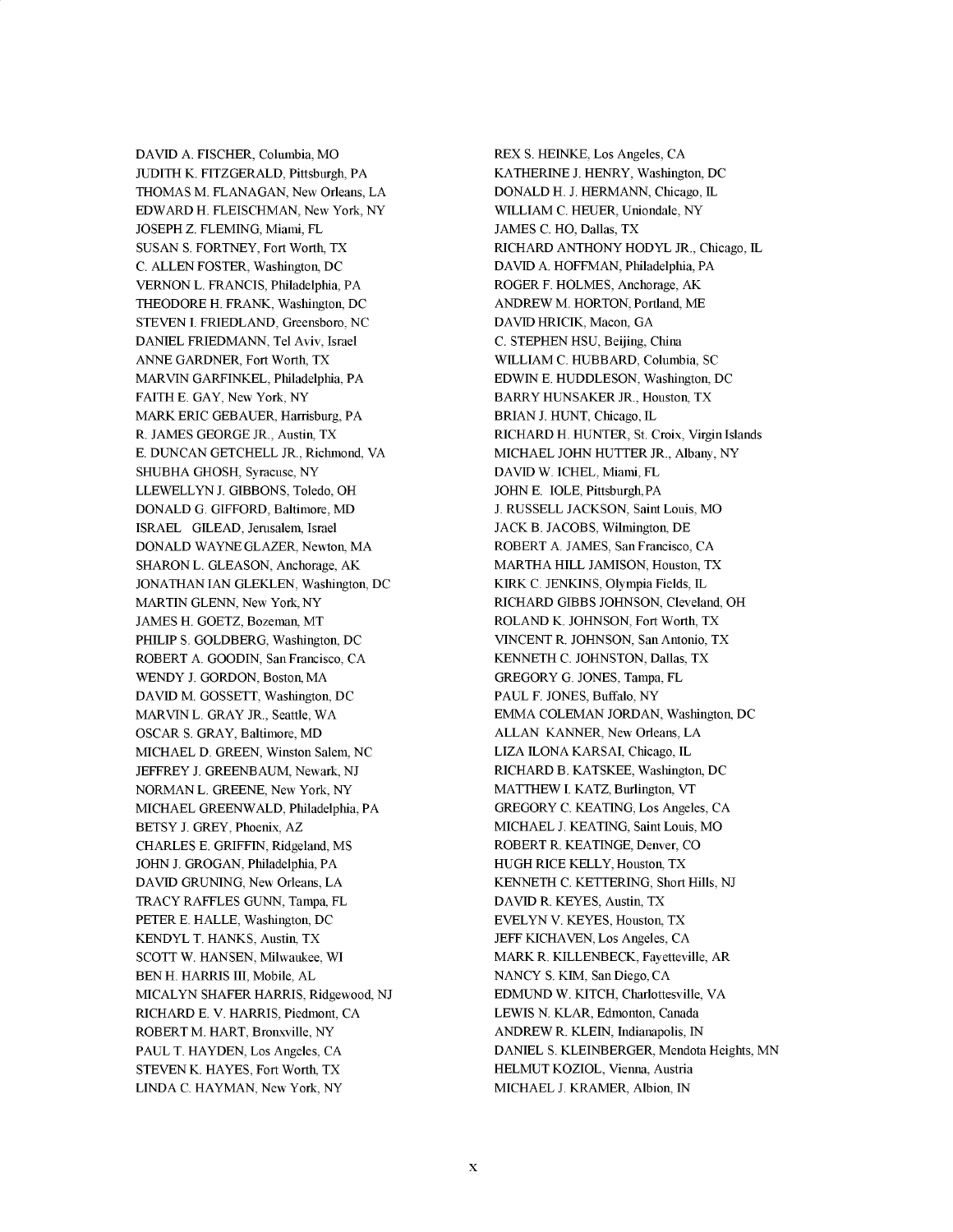WILLIAM P. KRATZKE, Memphis, **TN MICHAEL I. KRAUSS,** Arlington, VA **JANE** KREUSLER-WALSH, West Palm Beach, FL KURT **KUHN,** Austin, TX ANDREW **KULL,** Austin, TX PETER B **KUTNER,** Norman, OK EDWARD **LABATON,** New York, NY ARTHUR B. LABY, Camden, **NJ STEVEN C.** LAIRD, Fort Worth, TX IRIS **LAN,** New York, NY SYBIL H. **LANDAU,** New York, NY BARRY **S. LANDSBERG,** Los Angeles, **CA JOSEPH** H. **LANG** JR., Tampa, FL **OTHNI J.** LATHRAM, Montgomery, **AL JOHN** P. **LAVELLE** JR., Philadelphia, PA PAUL A. LEBEL, Williamsburg, VA **MICHAEL J. LEECH,** Philadelphia, PA **SETH** R. **LESSER,** Rye Brook, NY LAWRENCE **C. LEVINE,** Sacramento, **CA** JEFFREY **S. LEVINGER,** Dallas, TX **ADAM J.** LEVITT, Chicago, **L** ERIKA F. **LIETZAN,** Columbia, MO LEWIS **J. LIMAN,** New York,NY **JOSEPH** W. LITTLE, Gainesville, FL **DAVID A. LOGAN,** Bristol, RI KYLE **D. LOGUE,** Ann Arbor,MI THAD **G. LONG,** Birmingham, **AL** RALPH R. MABEY, Salt Lake City, **UT** WILLIAM **CULLEN MACDONALD,** New York, NY GERARD **N. MAGLIOCCA,** Indianapolis, **IN SOLANGEL MALDONADO,** Newark, **NJ NEAL S. MANNE,** Houston, TX CORY **E. MANNING,** Columbia, **SC COLIN** P. MARKS, San Antonio, TX **JAMES C.** MARTIN, Pittsburgh, PA **MIQUEL MARTIN-CASALS,** Girona, Spain MARY **MASSARON,** Bloomfield Hills, MI ALBERT **J. MATRICCIANI** JR., Baltimore, MD CHARLES W. MATTHEWS, Dallas, TX **JOSEPH MICHAEL** MATTHEWS, Coral Gables, FL **JAMES** T. MCCARTT, Houston, TX **DAVID MCGOWAN,** San Diego, **CA PAUL E.** MCGREAL, Omaha, **NE JAMES A. MCKENNA,** Hallowell, ME **BENJAMIN C.** MCMURRAY, Salt Lake City, **UT** WILLIAM **J. MCNICHOLS,** Norman, OK **MICHAEL J. MEEHAN,** Tucson, AZ MARK **S. MELODIA,** New York, NY **CHAD C. MESSIER,** St Thomas, Virgin Islands KEVIN H. MICHELS, Ewing, NJ ELIZABETH **S.** MILLER, Waco, TX

CHARLES H. MOELLENBERG JR., Pittsburgh, PA **DOUGLAS** K. MOLL, Houston, TX **JAMES S.** MOODY JR., Tampa, FL **JENNIFER** M. MOORE, Albany, NY **NANCY J.** MOORE, Boston, MA OLIVIER PIERRE MORETEAU, Baton Rouge, **LA JULIET** M. MORINGIELLO, Harrisburg, PA CHARLES R. **A.** MORSE, New York, NY **JIM A.** MOSELEY, Dallas, TX **JONATHAN** M. **MOSES,** New York, NY EDWARD M. **MULLINS,** Miami, FL GARY MYERS, Columbia, MO **JOHN C. NEIMAN** JR., Birmingham, **AL** RICHARD L. **NEUMEIER,** Boston, MA VIRGINIA **E. NOLAN, del** Mar, **CA JOEL** W. **NOMKIN,** Phoenix, AZ HARRIET **O'NEILL,** Austin, TX **DAVID G. OWEN,** Columbia, **SC** JERRY RICHARD PALMER, Topeka, KS SIR GEOFFREY PALMER, Wellington, New Zealand **DAVID** F. PARTLETT, Atlanta, **GA** R. ASHBY **PATE,** Birmingham, **AL STEPHEN PATRICK PATE, Houston, TX** BRIAN **J. PAUL,** Indianapolis, **IN** ROBERT **S.** PECK, New York, NY ROBERT H. PEMBERTON, Austin, TX HARVEY **S.** PERLMAN, Lincoln, **NE STEPHEN** R. PERRY, Philadelphia, PA TIMOTHY **J. PETUMENOS,** Anchorage, AK FRANK **A.** PFIFFNER, Anchorage, AK KRISTINA PICKERING, Las Vegas, **NV** JEFFREY M. POLLOCK, Princeton, NJ **DAVID J.** PORTER, Pittsburgh, PA **SUSAN** POSER, Chicago, **L** EDWARD M. POSNER, Philadelphia, PA MATTHEW CHRISTOPHER POWERS, Austin TX KAREN **S.** PRECELLA, Fort Worth, TX POLLY **J.** PRICE, Atlanta, **GA J. DAVID** PRINCE, Saint Paul, **MN** ROBERT L. RABIN, Stanford, **CA** MARGARET **JANE** RADIN, Ann Arbor, MI RICHARD **J.** R. RALEIGH JR., Huntsville, **AL** CAREY R. RAMOS, New York, NY **HUGH** M. RAY, Houston, TX BERNARD **D.** REAMS JR., San Antonio, TX TERRANCE **G.** REED, Alexandria, VA **JOE** R. REEDER, Washington **DC** WILLIAM L. REYNOLDS, Baltimore, MD **JANET LEACH** RICHARDS, Austin, TX SALLY M. RIDER, Tucson, AZ ROBERT **J. RIDGE,** Pittsburgh, PA